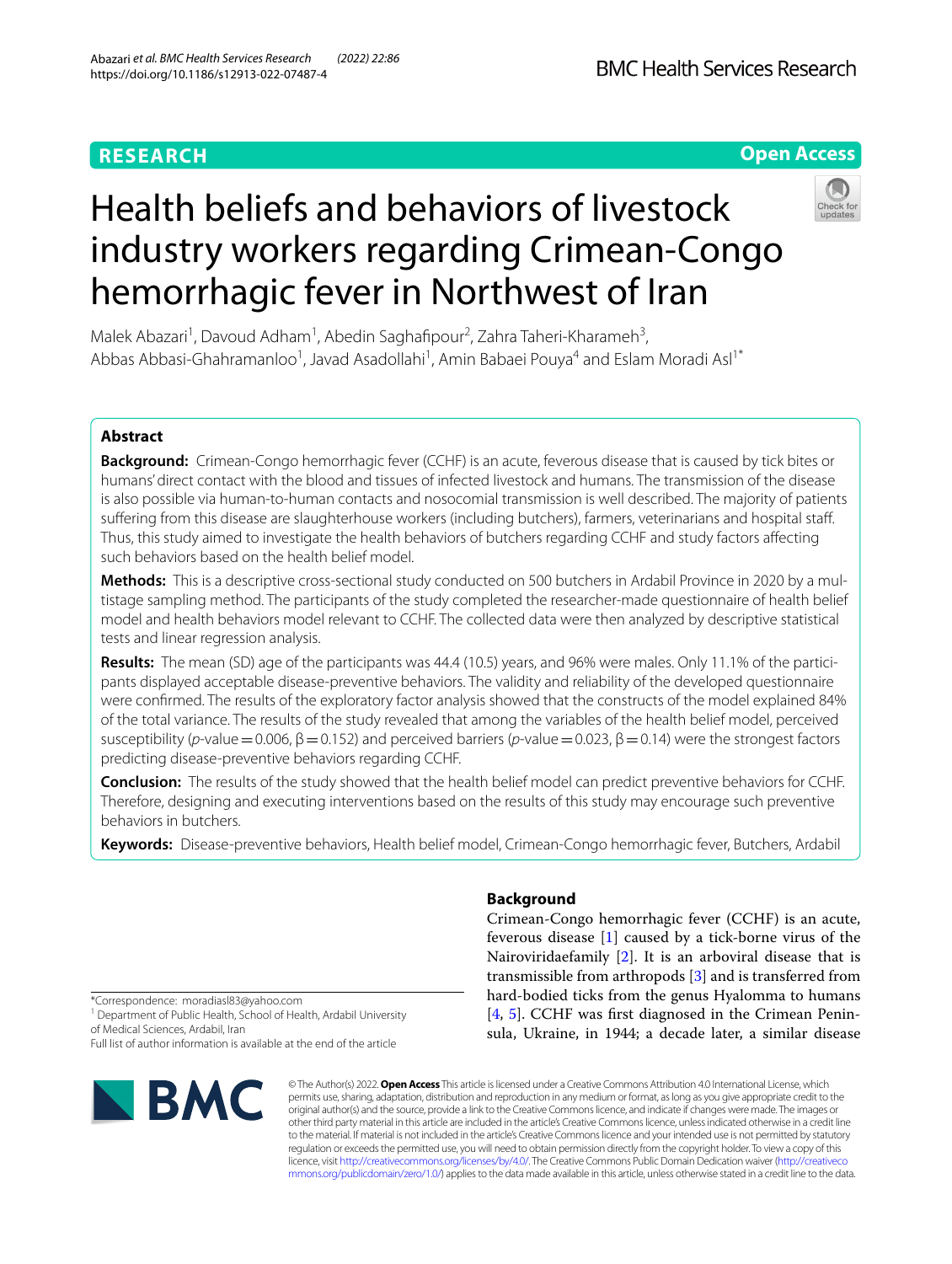with the same symptoms was reported in the Republic of the Congo in 1956, hence the name of the disease as CCHF  $[6-8]$  $[6-8]$  $[6-8]$ .

One of the most frequent types of transmission for the disease is tick bites. It can also be transmitted to humans by coming into contact with the blood/tissues of infected wild animals and livestock as well as infected persons. The majority of patients suffering from this disease are butchers, slaughterhouse workers, farmers, veterinar-ians and hospital staff [[9\]](#page-6-0). Sheep, cow and other domestic animals are the reservoirs of Hyalomma ticks, which if infected, they show no clear symptoms, hence the diffculty of the diagnosis of the disease in animals.

Previous studies emphasized that occupation related high risk behaviors can increase the risk of CCHF more than the personal awareness and performance of the individuals ([10,](#page-6-1) [11](#page-6-2)). Among workers in livestock industry and slaughterhouse butchers typical behaviors include eating raw liver, holding the knife in the mouth while dressing animal and not wearing appropriate work clothes and boots [\[9\]](#page-6-0).

The geographical distribution of the disease depends on the distribution of the vector: hard-bodied tick Hya-lomma [\[12](#page-6-3)]. This virus has been reported from more than 30 African, Eastern European, Middle Eastern and Asian countries [[13\]](#page-6-4) including Iran's neighboring countries such as Afghanistan, Pakistan, Iraq, Turkey, Arabian countries as well as Kazakhstan and Uzbekistan [\[14](#page-6-5)]. According to a report by the World Health Organization in 2008 and the geographical dispersion map of the disease in 2015, Iran is located in the endemic belt for the disease [\[15](#page-6-6), [16\]](#page-6-7).

The highest incidence of the disease has been reported in spring and summer, especially in July due to the activity of the vector ticks, and the lowest incidence has been reported in autumn [\[17\]](#page-6-8). Based on standard health protocols, repulsive substances and safe acaricides are used [\[18,](#page-6-9) [19](#page-6-10)]. Observing health regulations and exhibiting healthy behaviors result from proper education and awareness and can prevent CCHF  $[18]$  $[18]$ . The health belief model can help understand preventive behaviors better and be employed as an efective model in educational pogroms for occupational injuries [\[20\]](#page-6-11). Based on this model, people display appropriate behaviors and reactions to health regulations and preventive measures only when they feel they are exposed to a real danger (perceived susceptibility) and this danger is seriously threatening them (perceived severity); thus, they start to believe that changing their behavior is benefcial (perceived benefts) and that they are able to remove barriers in their way of exhibiting correct health behaviors (perceived barriers). Self-efficacy means how a person judges and evaluates their own abilities to perform a task. Although a few studies have been carried out in Iran on health workers' awareness and performance regarding CCHF [[21,](#page-6-12) [22](#page-6-13)], no study has specifcally focused on butchers' health beliefs and preventive behaviors in terms of CCHF. Hence, given the importance of their behavior in preventing Crimean-Congo infection, this study aimed to investigate butchers' preventive behaviors regarding CCHF in Ardabil Province.

# **Method**

## **Study design and setting**

This is a descriptive-analytical cross-sectional study including all meat distribution centers in Ardabil Province, Iran, conducted based on a multistage sampling method. In the initial stage, each city in the province was regarded as a stratum; then, in the second stage, each city was divided into four classes, and the required sample was collected from each class based on the convenience sampling method (Fig. [1](#page-2-0)). A total of 500 butchers working in the livestock and meat distribution industry in Ardabil Province were interviewed concerning CCHF.

#### **Instrument**

The instrument of the study was a standard questionnaire consisting of two sections. The first section comprised participants' demographic information, and the second section was the health belief scale including 30 questions in six parts: perceived susceptibility construct (four items), perceived severity construct (fve items), perceived benefits construct (five items), perceived barriers (five items), perceived self-efficacy (four items) and behavior construct (seven items).

To prepare the scale, a thorough literature review was frst conducted according to the main keywords of the study. Then, by designing the health belief model structures, a questionnaire was developed. The reliability of the scale was assessed by Cronbach-alpha, and the validity of the scale was measured in terms of content and construct validities. Ten health education and entomologist experts were asked to assess the questionnaire based on grammatical criteria, necessity, importance, and the placement of phrases in their proper place and were required to provide feedback. The expletory factor analysis (EFA) was implemented to test the construct validity.

## **Statistical analysis**

Statistical analyses were performed with SPSS IBM-20 software. The significance level was set at  $p \leq 0.05$ . For descriptive statistics, mean $\pm$ standard deviation (SD) and percentages were used. The Kolmogorov-Smirnov test was used to examine the normality of quantitative variables in the samples. One-way analysis of variance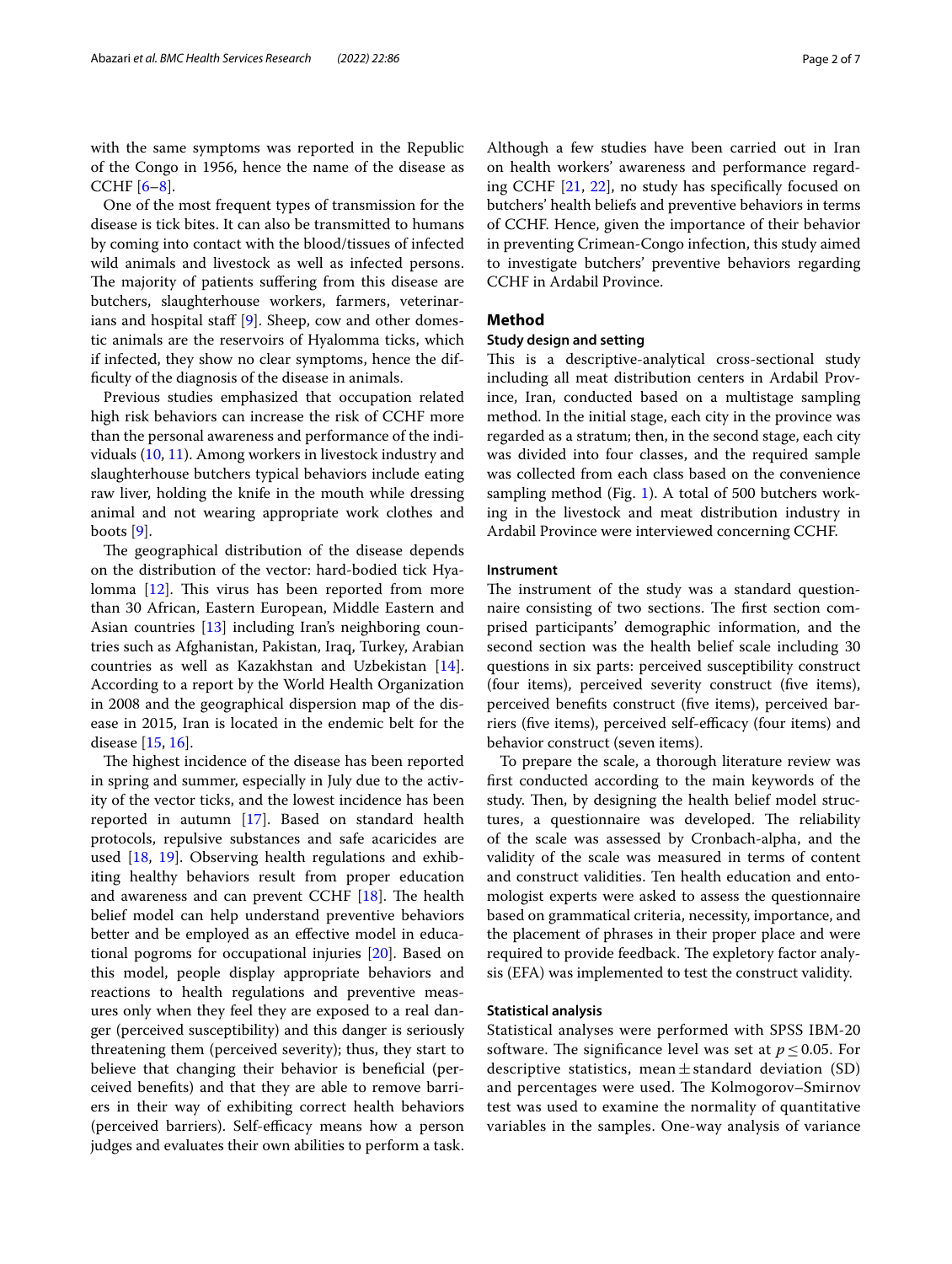

<span id="page-2-0"></span>was employed for the comparison of continuous variables among groups (more than 2 categories), and students' tests were used for the comparison of quantitative variables between the two categories. The health behavior patterns of CCHF patients were derived using Principal Component Analysis (PCA) as a type of factor analysis procedure. Kaiser–Meyer–Olkin (KMOtest) and Bartlett's test of sphericity were used to assess the suitability of running PCA. The sampling adequacy and inter-correlation of factors were supported by KMO value > 0.8 and Bartlett's test of sphericity < 0.001, respectively. Factors were retained based on an eigenvalue of  $> 1$  for the screen plot. Then, Varimax rotation was applied to review the correlations among variables and factors.

## **Results**

The mean (SD) age of the participants of the study was 44.4 years (10.5). The participants' age ranged from 17 to 74 years old. Around 52% of the participants lived in cities, and 96% were males; 86.2% were above level 1 in terms of education, and 82.9% were married. The mean (SD) work experience among them was 14.5 years (9.9). The lowest work experience was one year and the highest was 57 years.

The result of the validity of the questionnaire was assessed in terms of content validity. The content validities were as follows: 100% for 15 items, 85% for fve items and 80% for eight items. The total validity of the questionnaire was 91.6%. The reliability of the questionnaire was measured based on the Cronbach-alpha index. The total reliability of the questionnaire was 92%: 98.6 for perceived susceptibility construct, 91.6% for perceived severity construct, 77.4% for perceived benefts construct, 88.2% for perceived barriers construct, 75% for perceived self-efficacy construct and 90.5% for behavior construct.

Table [1](#page-3-0) demonstrates the results of factor analysis showing the number of factors. The results of the KMO test equaled 0.889 proving that the number of samples for running factor analysis was adequate (KMO $\degree$  0.8). The result of Bartlett's test of sphericity was also signifcant  $(p \n\in (0.05)$  showing that factor analysis was appropriate for detecting the construct and factorial model and that the coefficient matrix of variables in the population formed a unifed matrix. In this table, only factors with the special value of 1 or higher were included. As observed in Table [2](#page-4-0), six factors were extracted from the questionnaire. The cumulative percentage equaled 83.7% meaning that six factors explained 84% of the total variance.

The mean and SD of the constructs of the health belief model and preventive behaviors are depicted in Table [2](#page-4-0). There was a significant relationship between living location and self-efficacy and behavior as those butchers living in the city scored higher compared to those living in rural areas. The marital status was only significantly related to perceived severity because married butchers scored higher in this construct. Education level was signifcantly related to all constructs as an increase in the level of education increased the scores in all constructs. Similarly, the score of preventive behavior had a signifcant relationship with education level because an increase in education level raised the scores in preventive behaviors.

Table [3](#page-4-1) depicts correlations between the constructs of the health belief model and preventive behaviors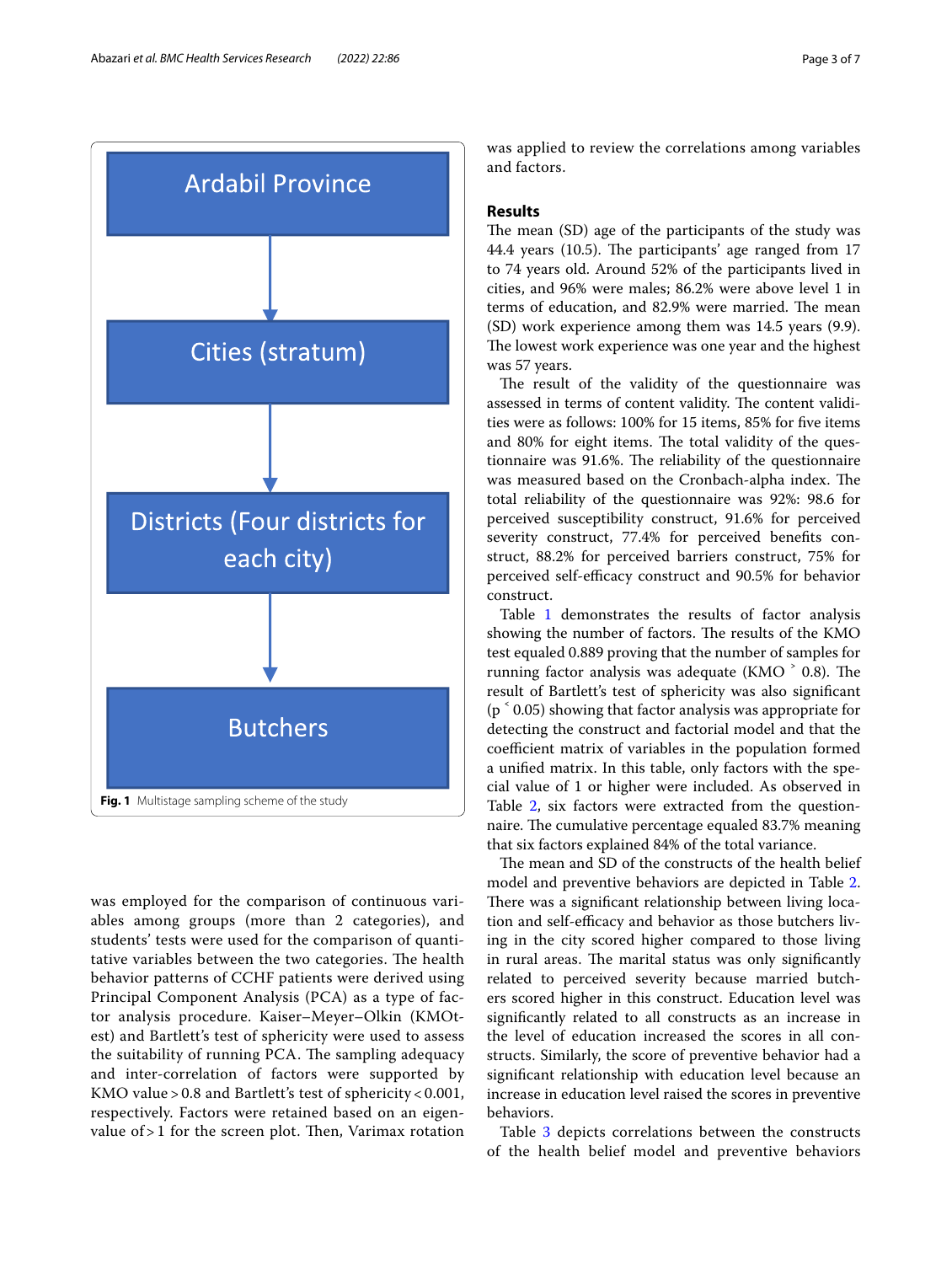# <span id="page-3-0"></span>**Table 1** Factor loading matrix of groups for CCHF health behaviors in Ardabil Province

| Group                                                                                                                                   | $\mathbf{1}$ | $\overline{2}$ | 3                                            | 4    | 5    | 6    |
|-----------------------------------------------------------------------------------------------------------------------------------------|--------------|----------------|----------------------------------------------|------|------|------|
| Eigenvalue                                                                                                                              | 4.38         | 3.05           | 1.83                                         | 1.45 | 1.07 | 1.03 |
| Because I am cautious, I am not infected with CCHF                                                                                      | .550         |                |                                              |      |      |      |
| CCHF mostly affects inexperienced people; I am experienced, so I am not infected                                                        | .367         |                |                                              |      |      |      |
| I do not wear glasses while slaughtering livestock, so I may be infected with CCHF                                                      | .488         |                |                                              |      |      |      |
| I do not wear a mask while slaughtering livestock, so I may be infected with CCHF                                                       | .498         |                |                                              |      |      |      |
| In my opinion, CCHF is a fatal disease                                                                                                  |              | .581           |                                              |      |      |      |
| In my opinion, CCHF can only cause a slight fever, so it is not very serious                                                            |              | .542           |                                              |      |      |      |
| In my opinion, CCHF causes long-term hospitalization                                                                                    |              | .312           |                                              |      |      |      |
| In my opinion, a person suffering from CCHF can be recovered                                                                            |              | .628           |                                              |      |      |      |
| In my opinion, CCHF treatment costs a lot of money                                                                                      |              | .446           |                                              |      |      |      |
| If I wear a mask while slaughtering livestock, I will not contract CCHF                                                                 |              |                | .612                                         |      |      |      |
| If I wear suitable glasses while slaughtering livestock, I will not contract CCHF                                                       |              |                | .610                                         |      |      |      |
| If I wear gloves while slaughtering livestock, I will not contract CCHF                                                                 |              |                | .557                                         |      |      |      |
| If I am cautious while slaughtering or coming into contact with livestock, I will not contract<br><b>CCHF</b>                           |              |                | .421                                         |      |      |      |
| If I am not bitten by ticks while slaughtering, I will not contract CCHF                                                                |              |                | .447                                         |      |      |      |
| It is hard for me to use gloves while slaughtering livestock                                                                            |              |                |                                              | .538 |      |      |
| I could not wear glasses while slaughtering                                                                                             |              |                |                                              | .464 |      |      |
| It is difficult for me to wear a mask while slaughtering because it causes shortness of breath                                          |              |                |                                              | .600 |      |      |
| While slaughtering livestock, wearing protective work clothes and boots is time consuming                                               |              |                |                                              | .452 |      |      |
| While slaughtering, there is no place to hold my knife, so I have to hold my knife in my teeth                                          |              |                |                                              | .400 |      |      |
| I can easily wear glasses while slaughtering                                                                                            |              |                |                                              |      | .635 |      |
| I can always use gloves to touch and slaughter livestock                                                                                |              |                |                                              |      | .647 |      |
| I can wear a proper mask while slaughtering                                                                                             |              |                |                                              |      | .541 |      |
| I can easily wear boots and work clothes before slaughtering                                                                            |              |                |                                              |      | .448 |      |
| Do you have a history of contact with carcasses, blood, or raw red meat?                                                                |              |                |                                              |      |      | .605 |
| Do you always use gloves while slaughtering livestock or coming into contact with blood<br>and carcasses?                               |              |                |                                              |      |      | .500 |
| Do you always wear a mask while slaughtering livestock or coming into contact with blood<br>and carcasses?                              |              |                |                                              |      |      | .557 |
| Do you always wear appropriate glasses while slaughtering livestock or coming into contact<br>with blood and carcasses?                 |              |                |                                              |      |      | .654 |
| Do you always wear protective work clothes and boots while slaughtering livestock or com-<br>ing into contact with blood and carcasses? |              |                |                                              |      |      | .381 |
| Do you always carry a knife in your teeth while slaughtering livestock or coming into contact<br>with blood and carcasses?              |              |                |                                              |      |      | .375 |
| Do you have a history of physical contact with ticks?                                                                                   |              |                |                                              |      |      | .529 |
| Total variance                                                                                                                          |              |                | 29.320% 20.001% 12.220% 9.659% 7.127% 5.077% |      |      |      |
|                                                                                                                                         |              |                |                                              |      |      |      |

\* Absolute factor loading values<0.30 for the six patterns were excluded for simplicity

regarding CCHF. As observed in Table [3](#page-4-1), all constructs except perceived benefts had a signifcant correlation with preventive behaviors.

# The result of regression analysis of the constructs of HBM in predicting the preventive behaviors, using the Enter method, revealed that of all variables of this model, perceived susceptibility and perceived barriers were the most important and strongest factors related to behaviors that could prevent CCHF (Table [4\)](#page-4-2).

## **Discussion**

CCHF is one of the most frequent types of occupational diseases amongst veterinarians, butchers and slaughter-house workers [\[7](#page-5-7), [20\]](#page-6-11). This study investigated the preventive behaviors of and factors afecting such behaviors in 500 butchers working in butcheries and slaughterhouses in all rural and urban areas of Ardabil Province. Although few similar studies have been carried out in the west of Iran [\[22](#page-6-13)] and Turkey [\[21\]](#page-6-12), this study was the frst on its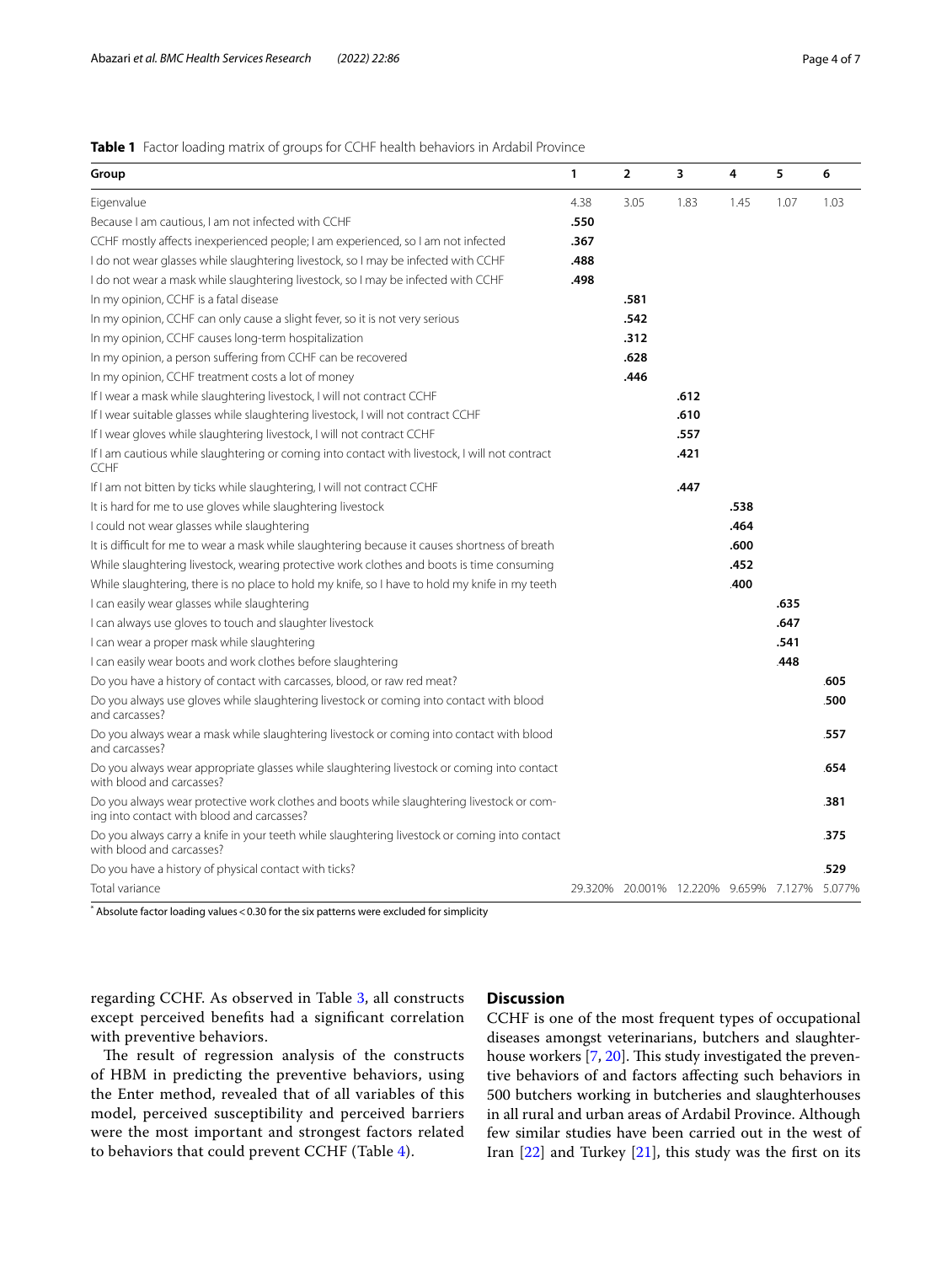<span id="page-4-0"></span>

|  |  | Table 2 Relationship between HBM constructs and health behaviors of CCHF with demographic variables in Ardabil Province |  |  |  |  |  |
|--|--|-------------------------------------------------------------------------------------------------------------------------|--|--|--|--|--|
|--|--|-------------------------------------------------------------------------------------------------------------------------|--|--|--|--|--|

| Variable                 | Mean (SD) | Living place       |           | Marital            |                | <b>Education</b>     |                              |                         |                              |
|--------------------------|-----------|--------------------|-----------|--------------------|----------------|----------------------|------------------------------|-------------------------|------------------------------|
|                          |           | Village            | Urban     | Single             | <b>Married</b> | <b>Illiterate</b>    | Under<br>Associate<br>Degree | <b>Associate Degree</b> | Above<br>Associate<br>Degree |
| Perceived susceptibility | 9.4(2.5)  | 9.3(2.3)<br>0.683  | 9.4(2.5)  | 9.6(2.2)<br>0.366  | 9.3(2.5)       | 8.36(1.96)<br>0.001  | 8.89(2.37)                   | 10.09(1.95)             | 10.92(2.24)                  |
| Perceived severity       | 12.1(1.6) | 12(1.5)<br>0.173   | 12.2(1.7) | 11.9(1.9)<br>.003  | 12.51(1.4)     | 9.89(2.63)<br>0.001  | 11.35(1.81)                  | 11.89(1.99)             | 13.21(2.02)                  |
| Perceived benefits       | 10.6(2.9) | 10.7(2.7)<br>0.383 | 10.5(2.9) | 10.9(2.7)<br>0.339 | 10.5(2.8)      | 9.01(2.16)<br>0.001  | 9.94(2.75)                   | 10.80(2.85)             | 11.71(3.11)                  |
| Perceived barriers       | 14(4.4)   | 14.2(5.4)<br>0.341 | 13.8(3.1) | 14.3(2.7)<br>0.487 | 13.9( (4.6)    | 9.50(2.80)<br>0.001  | 13.07(4.81)                  | 14.05(3.11)             | 16.50(2.51)                  |
| Self-efficacy            | 8.7(3.2)  | 8.3(2.4)<br>0.006  | 9.2(3.8)  | 9.2(2.7)<br>0.160  | 8.6(3.3)       | 7.63(2.10)<br>0.001  | 8.58(2.76)                   | 9.48(2.24)              | 12.30(2.68)                  |
| Behavior                 | 11.1(1.2) | 9.48(1.2)<br>0.008 | 11.2(1.2) | 11.3(0.9)<br>0.113 | 11.1(1.3)      | 8.82(1.88)<br>0.001  | 9.46(1.19)                   | 11.41(1.41)             | 13.69(1.60)                  |
| Total                    | 66(5.9)   | 65.6(5.6)<br>0.210 | 66.3(6.2) | 67.2(6.1)<br>.049  | 65.7(5.9)      | 52.96(7.14)<br>0.001 | 61.31(6.63)                  | 67.74(5.14)             | 77.35(7.19)                  |

<span id="page-4-1"></span>**Table 3** The relationship between health behaviors of CCHF and HBM constructs in Ardabil Province

| Variable                    |           |           | 3         |          | 4         |         |
|-----------------------------|-----------|-----------|-----------|----------|-----------|---------|
| 1. Perceived susceptibility |           |           |           |          |           |         |
| 2. Perceived severity       | .024      |           |           |          |           |         |
| 3. Perceived benefits       | $-295***$ | .090      |           |          |           |         |
| 4. Perceived barriers       | $-0.050$  | $-0.014$  | $-174**$  |          |           |         |
| 5.Self-efficacy             | $-.051$   | $.194***$ | $.188***$ | $-517**$ |           |         |
| 6.Behavior                  | $.122*$   | $.113*$   | $-0.006$  | $-180**$ | $.153***$ | $-122*$ |

<span id="page-4-2"></span>**Table 4** The results of the multiple linear regression analysis of the HBM constructs regarding health behaviors of CCHF in Ardabil Province

| Variable                 | B       | <b>Std. Error</b> | <b>Beta</b> | P value |
|--------------------------|---------|-------------------|-------------|---------|
| Perceived susceptibility | .082    | .030              | .152        | .006    |
| Perceived severity       | .078    | .042              | .100        | .062    |
| Perceived benefits       | $-0.32$ | .026              | $-068$      | .223    |
| Perceived barriers       | -.060   | .026              | $-140$      | .023    |
| Self-efficacy            | .025    | .023              | .064        | .295    |
| Constant                 | 11.841  | .721              |             | .000    |

kind that investigated the health beliefs and preventive behaviors of butchers regarding CCHF in this region.

The findings of this study demonstrated that the preventive behaviors of butchers and livestock workers regarding CCHF were not generally acceptable. Other studies have also reported that awareness and attitudes in this regard are less than 10% [[23\]](#page-6-14) and emphasized that such workers need periodical education. In another study in the west of Iran, it was found that the awareness and performance of slaughterhouse workers and veterinarians raised signifcantly after educational courses [\[12](#page-6-3)].

Moreover, corresponding with the fndings of previous research, it was found that preventive behaviors had signifcant correlations with perceived susceptibility construct and perceived barriers construct. For instance, Barati et al. found a signifcant, positive correlation between behavioral intention and perceived threat [\[24](#page-6-15)]. Also, Jiang observed that perceived threat regarding SARS preventive behaviors was the strongest predictor of behavior [[25\]](#page-6-16).

In this study we identifed six dimensions from the questionnaire. These were perceived susceptibility, perceived severity, perceived benefts, perceived barriers, self-efficacy and behavior. The cumulative percentage equaled 83.7% meaning that six factors explained 84% of the total variance. Generally, people have good reactions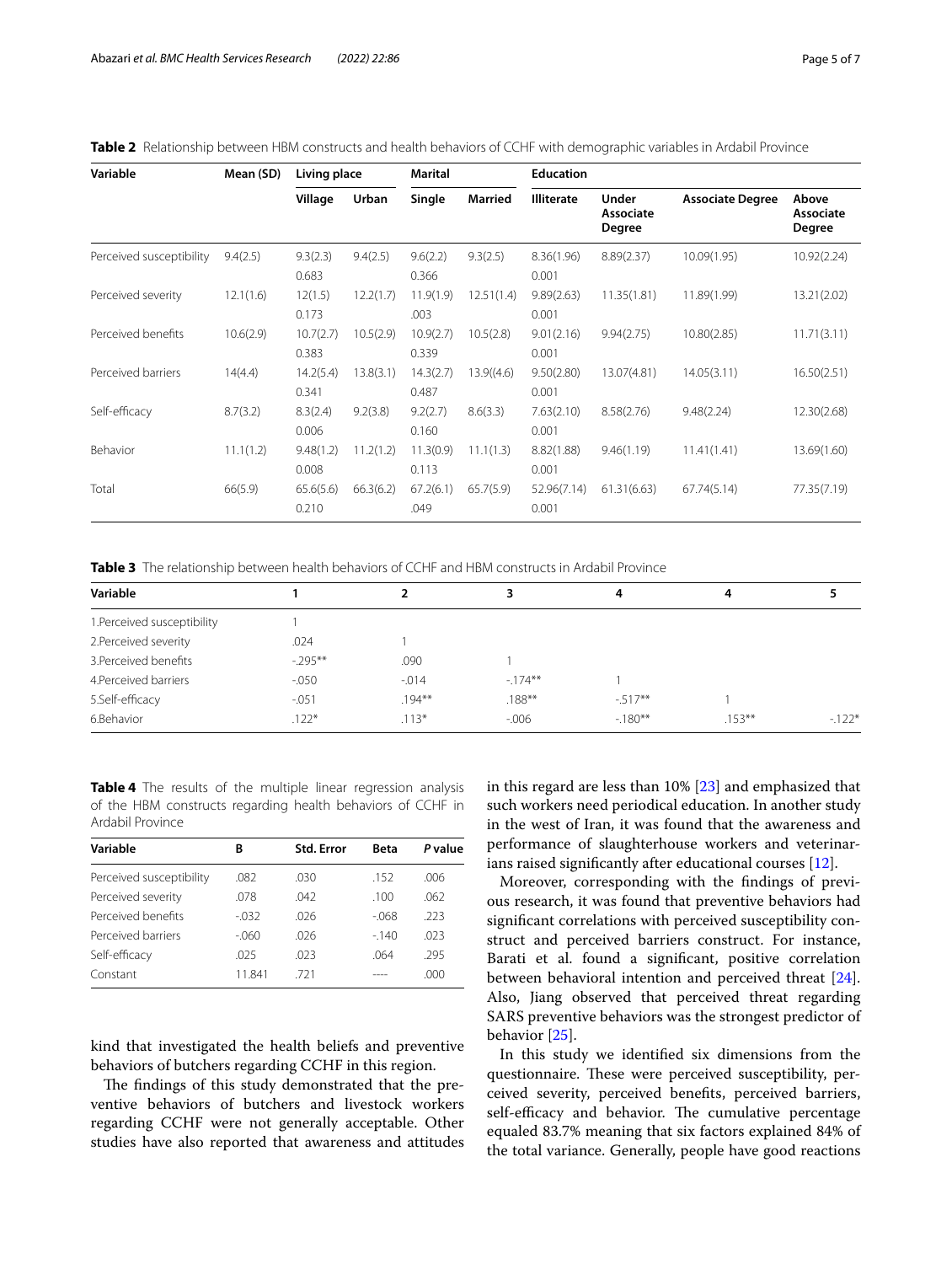to health messages and preventive programs when they feel that they are at serious risk (perceived susceptibility); it is just then that they perceive the benefts of changing their behavior (perceived beneft) and remove easily the barriers to these changes (new and healthy preventive behaviors) and become confdent whether to do or not to do a behavior (self-efficacy). It is in this situation that educational interventions and programs are likely to be effective  $[26, 27]$  $[26, 27]$  $[26, 27]$ . By considering different dimension of health beliefs of butchers, decision and policy makers could design and implement diferent educational programs toward prevention of CCHF in Ardabil.

According to the results of this study, the living location was the only variable among demographic ones that had a signifcant relationship with perceived selfefficacy and preventive behaviors. The marital status of the participants was only signifcantly correlated with perceived severity. The most important factor related to health behavior constructs and preventive behaviors was the educational level of the butchers that had signifcant correlations with all constructs ( $p<sup>2</sup>$  0.05). In line with the fndings of the current study, previous literature has revealed that education and literacy signifcantly afect awareness, performance, attitude and behavior [[28](#page-6-19), [29\]](#page-6-20).

Nevertheless, this study has some potential limitations. First, this study is a cross-sectional study and thus it cannot demonstrate the causal relationships among the variables of the study. Moreover, only a self-reported questionnaire was used to evaluate the behaviors of butchers regarding CCHF because it was not possible to observe the CCHF behaviors of butchers objectively.

# **Conclusion**

According to the results of the study, perceived susceptibility and perceived barriers were the strongest factors predicting the exhibition of preventive behaviors regarding CCHF. Thus, designing and executing appropriate interventions based on the fndings of this study can encourage such behaviors in slaughterhouse butchers and workers.

#### **Abbreviations**

CCHF: Crimean-Congo hemorrhagic fever; SD: Standard deviation; PCA: Princi‑ pal Component Analysis.

#### **Acknowledgements**

The authors are grateful to their colleagues (Parisa Alizadeh, Seraj Norozi and Sahar Salavatizadeh) for their invaluable knowledge and support regarding feld work.

#### **Authors' contributions**

EMA,AA and MA have designed the research methods and study structure. AS, JA, ABP and DA arranged a walk-through study, and collected data. ZT,AA and MA analyzed the data and interpreted the results. The frst manuscript was written mainly by EM, MA, and AS. Manuscript has been reviewed by DA, and

ZT decided to submit the article. All the authors read and approved the fnal manuscript.

#### **Funding**

The Ardabil University of Medical Sciences, Ardabil, Iran, funded this study by project number 388.

#### **Availability of data and materials**

The data that support the fndings of this study are available on request from the corresponding author.

## **Declarations**

#### **Ethics approval and consent to participate**

This study was reviewed and approved by the Ethical Committee of the Ardabil University of Medical Sciences, Iran (Code of ethics: IR. ARUMS. REC.1397.066). In addition, the written informed consent was obtained from all participants. Permission to conduct the study was obtained from this committee and all participants had signed an informed consent form. In this work, all methods were performed in accordance to declaration of Helsinki and its related regulations.

#### **Consent to publication**

Not applicable

#### **Competing interests**

All authors have no conficts of interest to declare.

#### **Author details**

<sup>1</sup> Department of Public Health, School of Health, Ardabil University of Medical Sciences, Ardabil, Iran. <sup>2</sup> Department of Public Health, Faculty of Health, Qom University of Medical Sciences, Qom, Iran. <sup>3</sup> Department of Operating Room, School of Allied Medical Sciences, Qom University of Medical Sciences, Qom, Iran. <sup>4</sup> Department of Occupational Health, School of Health, Ardabil University of Medical Sciences, Ardabil, Iran.

Received: 17 July 2021 Accepted: 12 January 2022<br>Published online: 18 January 2022

#### **References**

- <span id="page-5-0"></span>1. Messina JP, Pigott DM, Golding N, Duda KA, Brownstein JS, Weiss DJ, et al. The global distribution of Crimean-Congo hemorrhagic fever. Trans R Soc Trop Med Hyg. 2015;109(8):503–13.
- <span id="page-5-1"></span>2. Duh D, Saksida A, Petrovec M, Ahmeti S, Dedushaj I, Panning M, et al. Viral load as predictor of Crimean-Congo hemorrhagic fever outcome. Emerg Infect Dis. 2007;13(11):1769.
- <span id="page-5-2"></span>3. Gozel MG, Bakir M, Oztop AY, Engin A, Dokmetas I, Elaldi N. Investigation of Crimean-Congo hemorrhagic fever virus transmission from patients to relatives: a prospective contact tracing study. Am J Trop Med Hyg. 2014;90(1):160–2.
- <span id="page-5-3"></span>4. Tahmasebi F, Ghiasi SM, Mostafavi E, Moradi M, Piazak N, Mozafari A, et al. Molecular epidemiology of Crimean-Congo hemorrhagic fever virus genome isolated from ticks of Hamadan province of Iran. J Vector Borne Dis. 2010;47(4):211–6.
- <span id="page-5-4"></span>5. Telmadarraiy Z, Ghiasi SM, Moradi M, Vatandoost H, Eshraghian MR, Faghihi F, et al. A survey of Crimean-Congo haemorrhagic fever in livestock and ticks in Ardabil Province, Iran during 2004–2005. Scand J Infect Dis. 2010;42(2):137–41.
- <span id="page-5-5"></span>6. Casals J. Antigenic similarity between the virus causing Crimean hemorrhagic fever and Congo virus. Proc Soc Exp Biol Med. 1969;131(1):233–6.
- <span id="page-5-7"></span>7. Chinikar S, Ghiasi SM, Hewson R, Moradi M, Haeri A. Crimean-Congo hemorrhagic fever in Iran and neighboring countries. J Clin Virol. 2010;47(2):110–4.
- <span id="page-5-6"></span>8. Hoogstraal H. The epidemiology of tick-borne Crimean-Congo hemorrhagic fever in Asia, Europe, and Africa. J Med Entomol. 1979;15(4):307–417.